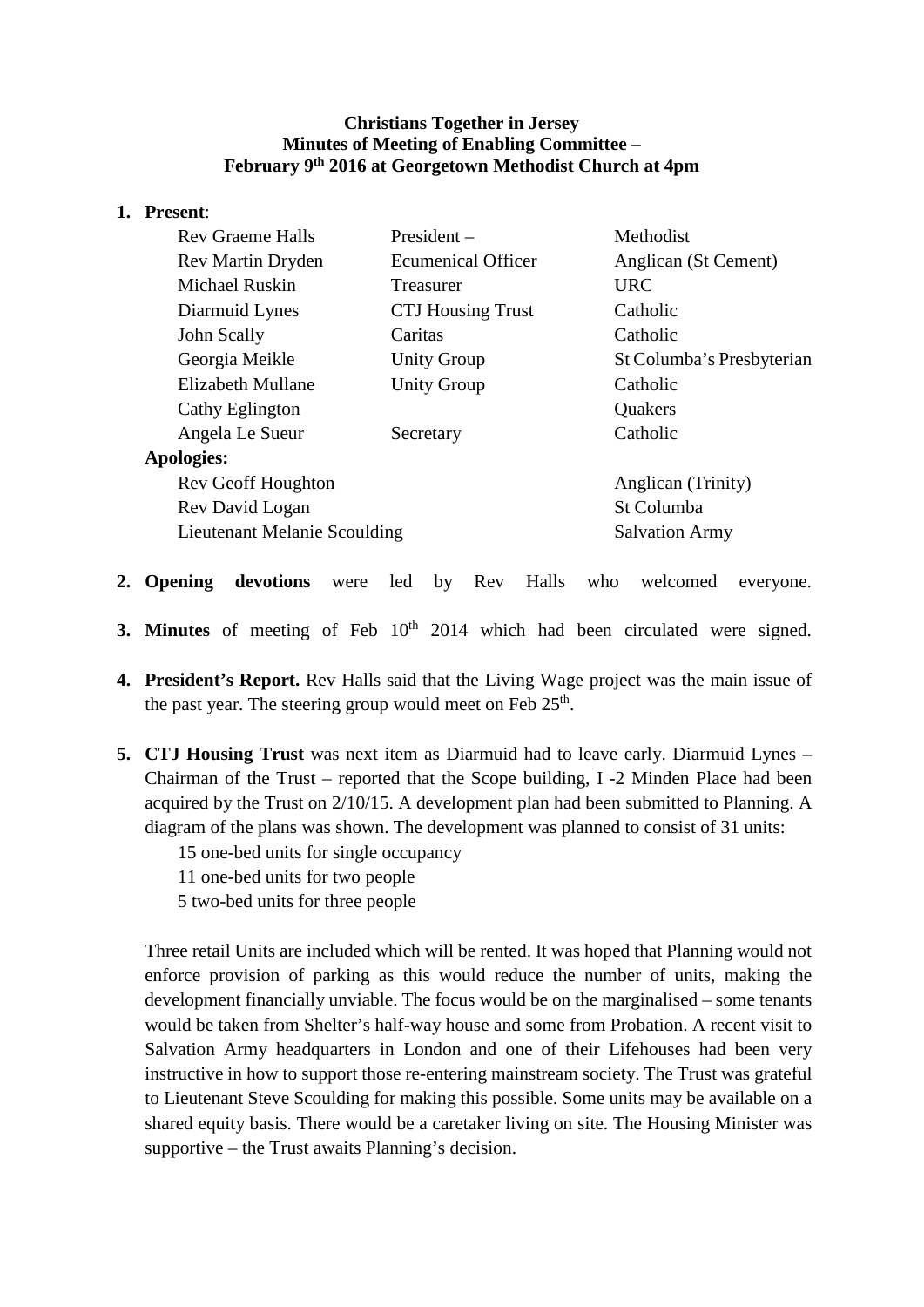# **6. Review of document 'The Way Forward'- update attached**

The Amos Group has ceased. With the departure from Jersey of Alison Fox, the Bullying and Harassment support Service has ceased too. Caritas was approached to take it on but, with no grant forthcoming, could not afford to do so. Caritas has been added to the list.

# **7. Treasurer's Report (updated report is attached)**

Mike Ruskin commented that the Christian Aid collections were down in 2015. Fewer people were doing the door-to-door collections.

## **HSBC Banking Requirements**

The meeting agreed that the following should be authorised to sign cheques (two signatures only needed) and other banking documents:

Reverend Graeme Halls (Chairman) Mrs Angela Le Sueur (Secretary) Mr Michael Ruskin (Treasurer) Reverend Martin Dryden (Ecumenical Officer)

It was also agreed that the two CTJ Deposit Accounts be closed.

### **8. Christian Aid 2016**

Rev. Martin Dryden reported that 71 Lent Lunches were to be held. He had talked about these on Radio Jersey earlier that day. Although proceeds from some lunches were in aid of CAFOD and other charities, most would be for Christian Aid and the money would go to the Bangladesh flooding protection scheme – especially for accommodation units at £250 each.

No-one had applied for the Jersey position Christian Aid had advertised.

Christian Aid Week 2016 is May 15-21st. Georgia asked if Christian Aid envelopes could be sent to the churches.

### **9. Caritas**

**a) Living Wage** John Scally reported that Caritas would have a meeting with its advisory group on Feb  $25<sup>th</sup>$ . Current members so far are:

Very Rev Bob Key Rev. Graeme Halls Deputy Andrew Lewis Deputy Sam Mezec Marina Mauger (Trade Unions) Jim Hopley (Jersey Community and Voluntary Sector) John Scally and Diana Richmond from Caritas Jersey will be in attendance.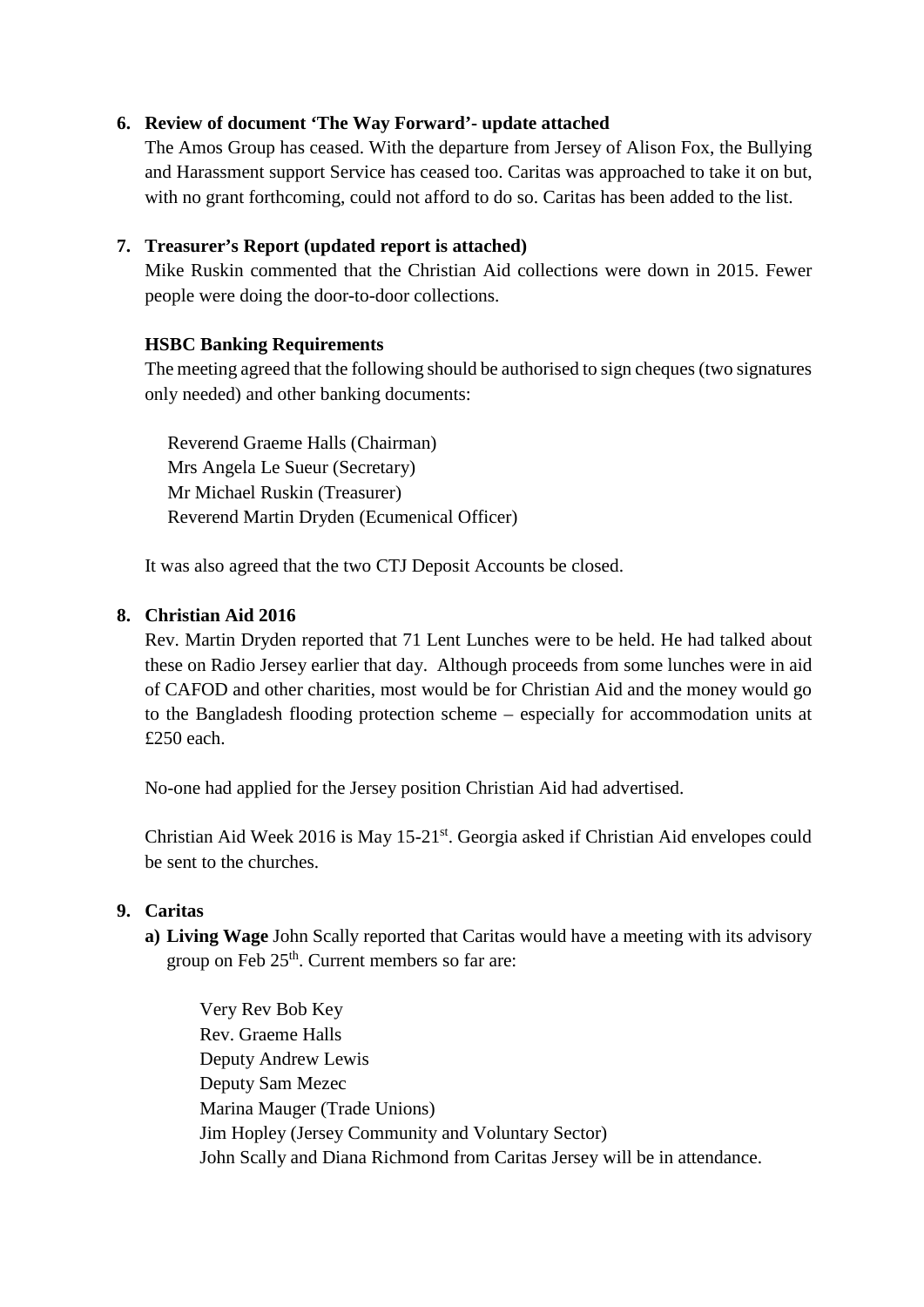There would be no publicity until a figure had been decided. The hourly rate for the Living Wage has yet to be agreed. John emphasised that the campaign was for a voluntary scheme (i.e. asking companies to consider paying a Living Wage) and not a compulsory scheme such as the States' imposed Minimum Wage.

John went on to say that this year's Caritas' Annual Lecture would be on the Living Wage at the end of June. The two speakers have yet to agree but he hoped to have the new Director of the Living Wage Fund, Katherine Chapman, and Jonathan Cox who is Deputy Director of Citizen UK. A date has yet to be fixed.

**b) Prisoners' Families Scheme** – this had not progressed very far as yet. Although the States were supportive of the principal there is no money forthcoming to fund the worker who was needed for the scheme. The idea was to visit families of prisoners to assess their needs; to ensure that schools knew which children had family members in prison in order to guard against bullying; to accompany family members to Social Security etc. etc.

Caritas has links with Brighter Futures and Social Services on this issue and has their support and that of the Prison Service. The scheme would be run under the auspices of the Prison Chaplains.

### **10. The Jersey Link**

Rev Geoff Houghton who was unable to attend had sent a report. Two editions were published in 2015 – at Easter and Advent.

#### **The editorial team requested:**

- a) Forward-looking articles rather than reporting on past happenings as each edition has a long 'shelf-life'.
- b) That churches would respond to requests for news and features and respect the deadlines.
- c) That churches should be proactive in distributing the 'Link' to their congregations.

Discussion followed, requesting forward notice of:

Deadline dates;

Publication dates;

A reminder sent to churches the week before the next edition was to be published.

#### **11. The Salvation Army Project – Report attached**

Lieutenant Melanie Scoulding was out of the Island. She had sent an update of the growing and café project, and the provision of offices for charities.